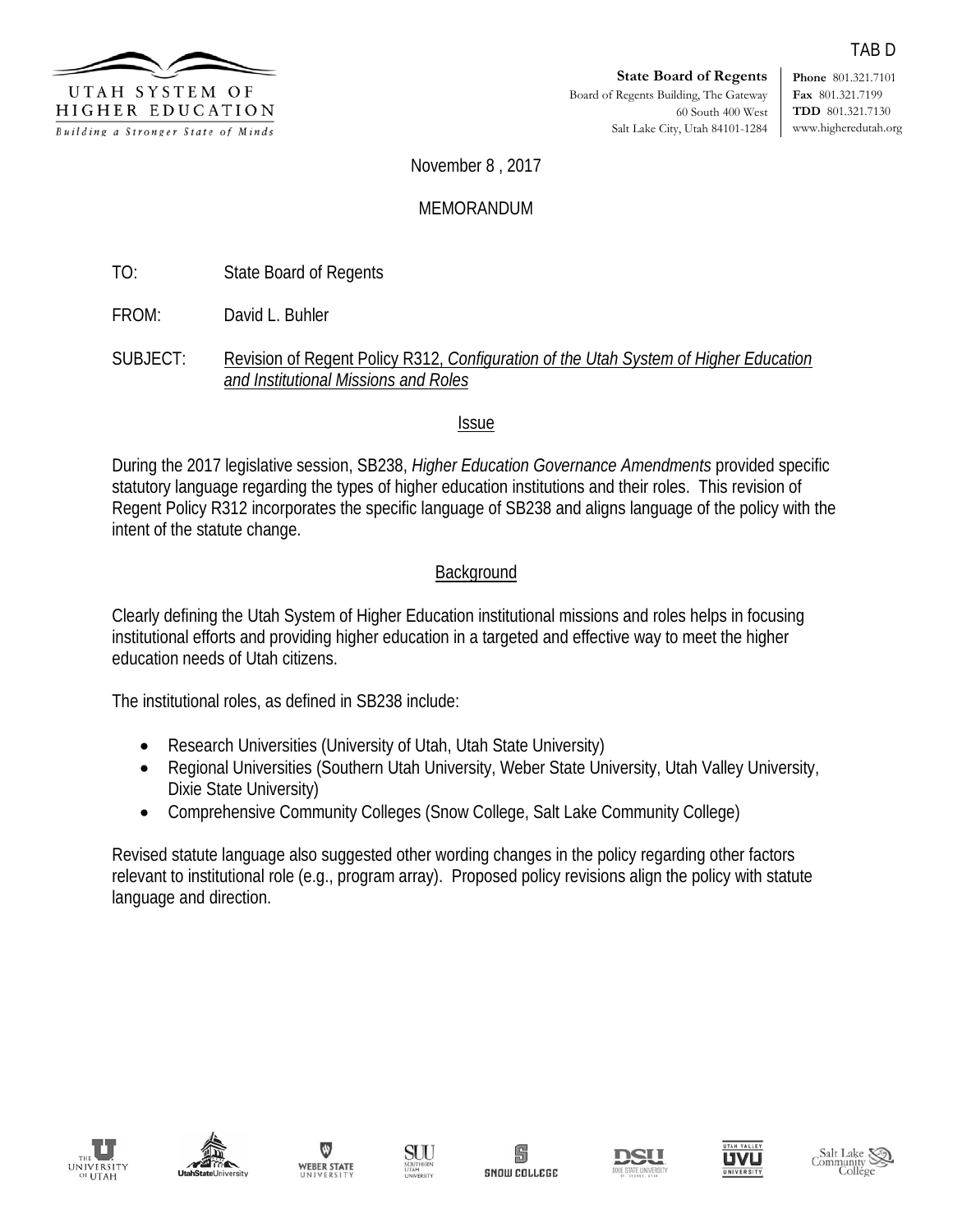Commissioner's Recommendation

The Commissioner recommends the Board approve the proposed policy revision language to R312, C*onfiguration of the Utah System of Higher Education and Institutional Missions and Roles*

> \_\_\_\_\_\_\_\_\_\_\_\_\_\_\_\_\_\_\_\_\_\_\_\_\_\_\_\_\_\_\_\_ David L. Buhler Commissioner of Higher Education

DLB/GL/EJH **Attachment**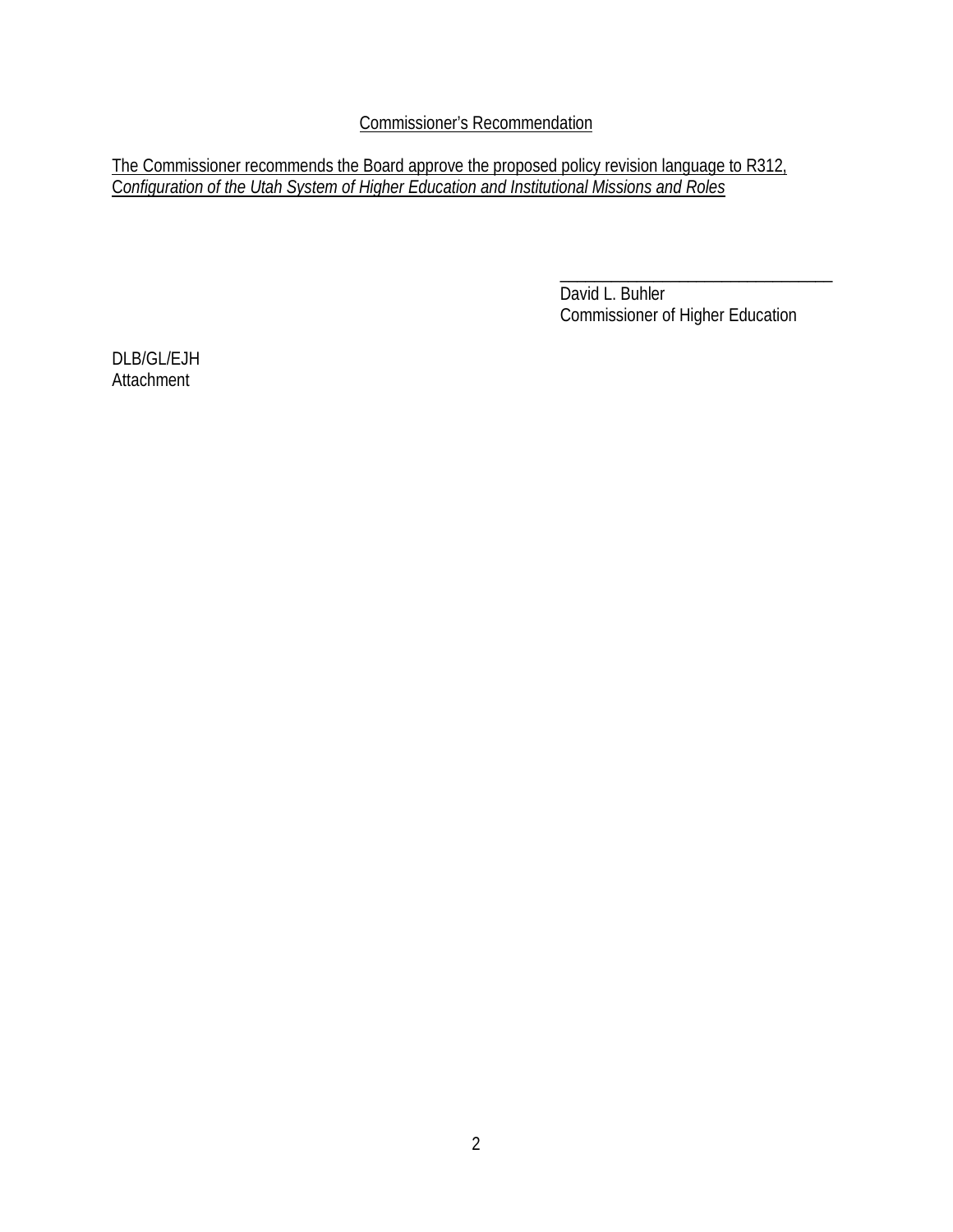

**R312-1. Purpose**: To recognize establish the distinct and unique missions and roles of the institutions in the Utah System of Higher Education (USHE); to configure a system of colleges and universities to that meet Utah's educational needs the citizens of the State of Utah; and to maintain system integrity by defining institutional categories. The Regents will review institutional roles and missions at least every five years in light of the educational needs and resources in the State of Utah and foster economic growth and innovation.

## **R312-2. References**

- **2.1.** Utah Cod[e §53B-6-101,](http://www.le.state.ut.us/%7Ecode/TITLE53B/htm/53B06002.htm) Master Plan for Higher Education
- **2.2.** Utah Code Section 53B-16-101, Establishment of Institutional Roles and General Courses of Study
- **2.3.** Regents Policy and Procedures R301, Master Plan Executive Summary
- **2.4.** Regents Policy and Procedures R310, System-wide Vision and Mission Statement

2.5. Regents Policy and Procedures R315, Service Area Designation and Coordination Off-Campus Courses and Programs

**2.6.** Regents Policy R485, Faculty Workload Guidelines

## **R312-3. Definitions**

**3.1. Classification "Roles"**: the general category within which an institution fits as approved by the Regents and based largely upon the Carnegie Center for the Advancement of Teaching classification system described in Utah Code §53B-16-101, Establishment of Institutional Roles and General Courses of Study.

**3.2. "Institutional Definition"**: definitions of institutions have been adapted from the Carnegie Classification of Institutions of Higher Education [\(http://www.carnegiefoundation.org\)](http://www.carnegiefoundation.org/).

**3.3. "Mission Statements"**: written statements of the general purposes and functions of various institutions approved by the Regents.

**3.4. "Teaching Load"**: the institutional average teaching workload for full-time faculty at the various institutions.

**3.5. "Land Grant Institution"**: an institution that may offer associate's degrees and fulfill a community college role in areas of need pursuant to Policy [R315](http://www.utahsbr.edu/policy/r315.htm) through its extension services.

**R312-4. Institutional Roles and Missions**

 $\overline{a}$ 

<span id="page-2-0"></span><sup>1</sup> Approved on May 30, 2003; amended May 29, 2009. Revisions approved by the Board of Regents on May 29, 2009, May 20, 2011, September 16, 2011; May 17, 2013; January 22, 2016; April 1, 2016; and July 15, 2016.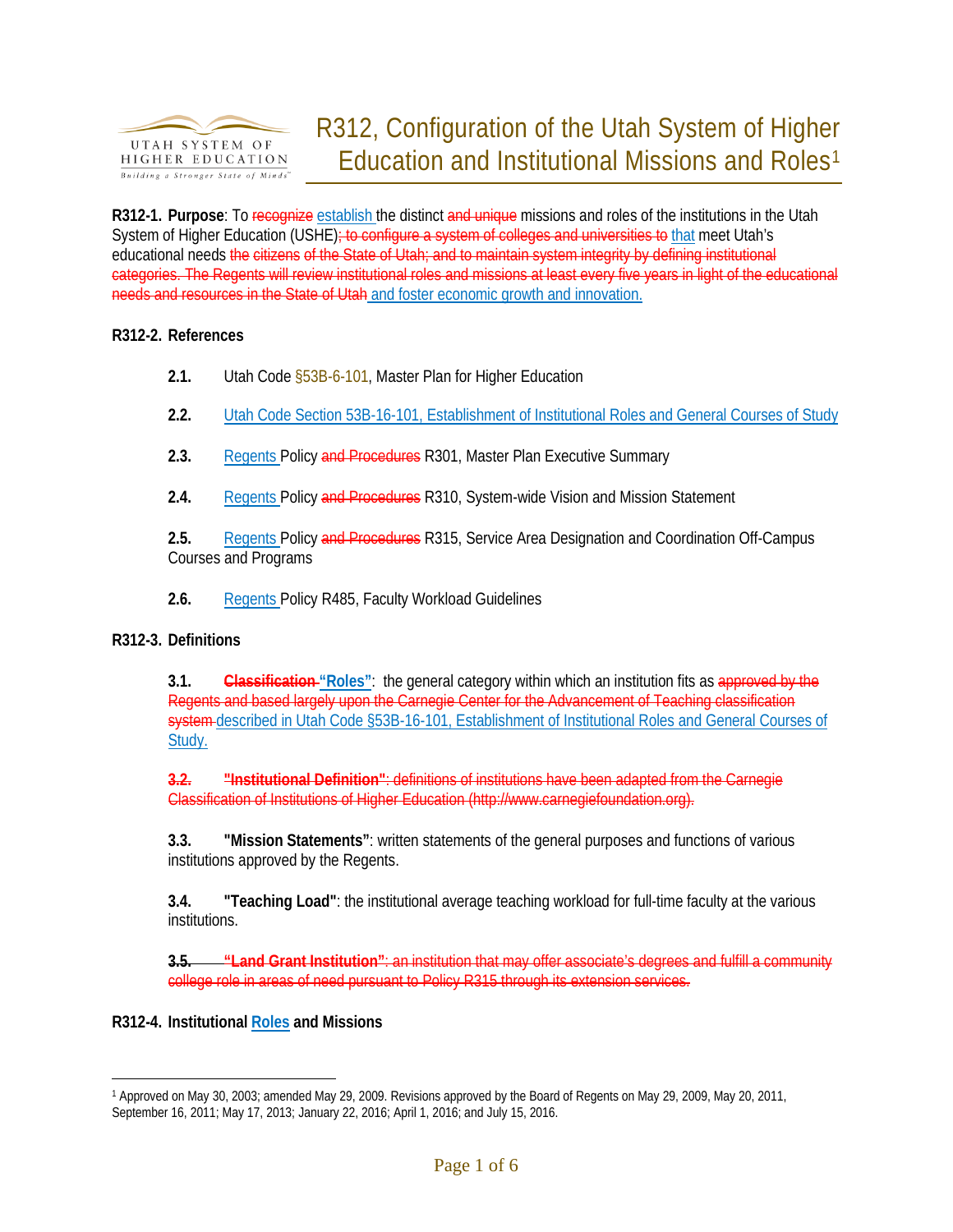**4.1. Doctorate-granting Research Universities**: [University of Utah (U of U), Utah State University (USU)] Doctorate-granting Universities generally include institutions that award at least 20 doctoral degrees per year (excluding doctoral-level degrees that qualify recipients for entry into professional practice, such as the JD, MD, PharmD, DPT, etc.). The mission of a Doctorate-granting University is A research university's role is to provide undergraduate, graduate and research programs and to discover, create, and transmit knowledge through education and training academic programs at the undergraduate, graduate, and professional levels through research and development and through service and extension programs associated with a major teaching and research university. with emphasis is placed on teaching, research, and service. Transfer programs allow students to seamlessly seek degrees at other institutions within the system. The institution contributes to the quality of life and economic development at the local, state, and national levels. Many research efforts generate grants and contracts that also impact economic development, which underwrites the cost of their products. The University of Utah and Utah State University are research universities.

**4.1.1. University of Utah Mission Statement (2016)**: The University of Utah fosters student success by preparing students from diverse backgrounds for lives of impact as leaders and citizens. We generate and share new knowledge, discoveries, and innovations, and we engage local and global communities to promote education, health, and quality of life. These contributions, in addition to responsible stewardship of our intellectual, physical, and financial resources, ensure the long-term success and viability of the institution.

**4.1.2. Utah State University Mission Statement (2003)**: The mission of Utah State University is to be one of the nation's premier student-centered land grant and space grant universities by fostering the principle that academics come first; by cultivating diversity of thought and culture; and by serving the public through learning, discovery, and engagement.

**4.2. Master's Colleges and Regional Universities**: [Weber State University (WSU), Southern Utah University (SUU), Utah Valley University (UVU)] Master's Colleges and Universities generally include institutions that award at least 50 master's degrees and fewer than 20 doctoral degrees per year. Some institutions above the master's degree threshold are included among Baccalaureate Colleges, and some below the threshold are included among Master's Colleges and Universities. The mission of a Master's University The regional university's role is to transmit knowledge and skills primarily through undergraduate programs at the associate's and baccalaureate levels, including career and technical education programs and selected graduate programs in high demand areas is to provide career and technical education, undergraduate associate and baccalaureate programs and select master's degree programs to fill regional demands. After a new master's degree program's fifth year, it must award a minimum average of five degrees per year over the previous three years. Emphasis is placed on Regional universities emphasize teaching, scholarly, and creative achievements that are complementary to complement the teaching role, and community service. Transfer programs allow students to seamlessly seek degrees at other institutions within the system. The institution contributes to the quality of life and economic development at the local and state levels. Student success is supported through developmental programs and services associated with a comprehensive community college. Weber State University, Southern Utah University, Utah Valley University, and Dixie State University are regional universities.

**4.2.1. Weber State University Mission Statement (2007)**: Weber State University provides associate, baccalaureate and master degree programs in liberal arts, sciences, technical and professional fields. Encouraging freedom of expression and valuing diversity, the university provides excellent educational experiences for students through extensive personal contact among faculty, staff and students in and out of the classroom. Through academic programs, research,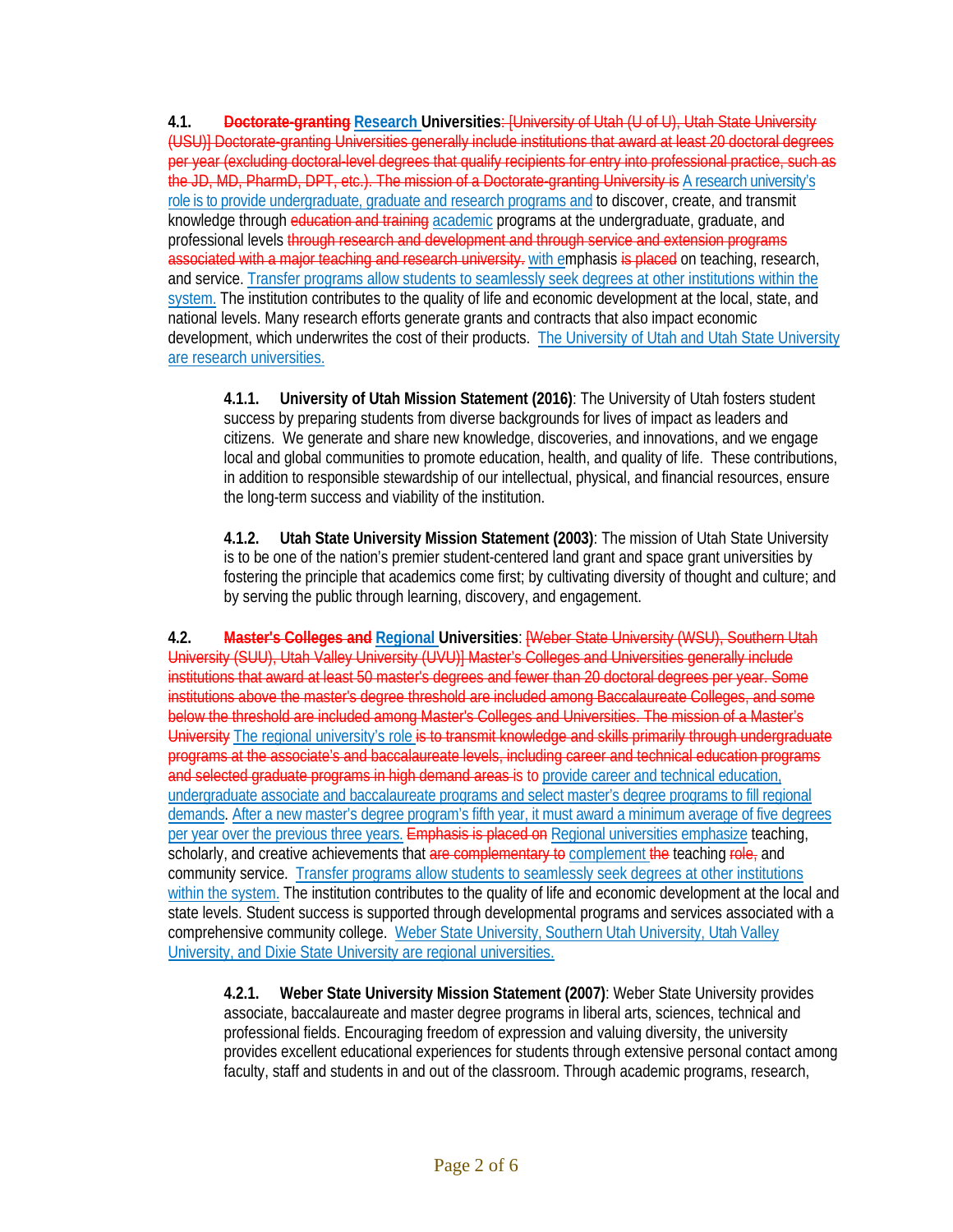artistic expression, public service and community-based learning, the university serves as an educational, cultural and economic leader for the region.

**4.2.2. Southern Utah University Mission Statement (2016)**: Southern Utah University is a dynamic teaching and learning community that engages students in experiential education leading to personal growth, civic responsibility, and professional excellence.

**4.2.3. Utah Valley University Mission Statement (2007):** Utah Valley University is a teaching institution which provides opportunity, promotes student success, and meets regional educational needs. UVU builds on a foundation of substantive scholarly and creative work to foster engaged learning. The university prepares professionally competent people of integrity who, as lifelong learners and leaders, serve as stewards of a globally interdependent community.

**4.2.4. Dixie State University Mission Statement (2016)**: Dixie State University is a public comprehensive university dedicated to rigorous learning and the enrichment of the professional and personal lives of its students and community by providing opportunities that engage the unique Southern Utah environment and resources.

**4.3. Baccalaureate Colleges and Universities**: [Dixie State University (DSU)] Baccalaureate Colleges and Universities generally include institutions where baccalaureate degrees represent at least 10 percent of all undergraduate degrees and that award fewer than 50 master's degrees or 20 doctoral degrees per year. Some institutions above the master's degree threshold are also included. The mission of a Baccalaureate College or University is to provide training and educational programs developed as a part of a dynamic continuum of opportunities that includes certificate, associate's degrees, baccalaureate degrees, and continuing education offerings responsive to a rapidly growing and divergent economic region. Emphasis is placed on teaching and training, scholarly, professional and creative efforts complementing its teaching and training role and community service. The institution contributes to the quality of life and economic development of the community, the state, and the region. Student success is supported through developmental programs and services provided by a comprehensive community college.

**4.3.1. Dixie State University Mission Statement (2016)**: Dixie State University is a public comprehensive university dedicated to rigorous learning and the enrichment of the professional and personal lives of its students and community by providing opportunities that engage the unique Southern Utah environment and resources.

**4.3 Comprehensive Community or Associate's Colleges**: [Snow **College** (Snow), Salt Lake Community College (SLCC)] The comprehensive community college's (or Associate's Colleges) generally include institutions where all degrees are at the associate's level, or where bachelor's degrees account for less than 10 percent of all undergraduate degrees. The mission of a Comprehensive Community or Associate's College role is to transmit knowledge and skills through transfer education at the associate of arts and associate of science degree level along with offering associate of applied science degrees, career and technical education, customized training for employers, developmental education, and strong student services to support these functions. Transfer programs are intended to prepare graduates to begin upperdivision work. Emphasis is placed on The institution emphasizes teaching, training, scholarly, professional, and creative achievement, and community service, and . The institution contributes to the quality of life and economic development of the community and the state. Student success is supported through developmental programs and services associated with a comprehensive community college. Within the organization of the institution The comprehensive community college's function role is identifiable in its organizational structure and<sub>r</sub> is supported through programs, services, and specific administrative responsibility<del>, and includes transfer education, career and technical education, customized training for</del> employers, developmental education, and strong student services. Salt Lake Community College and Snow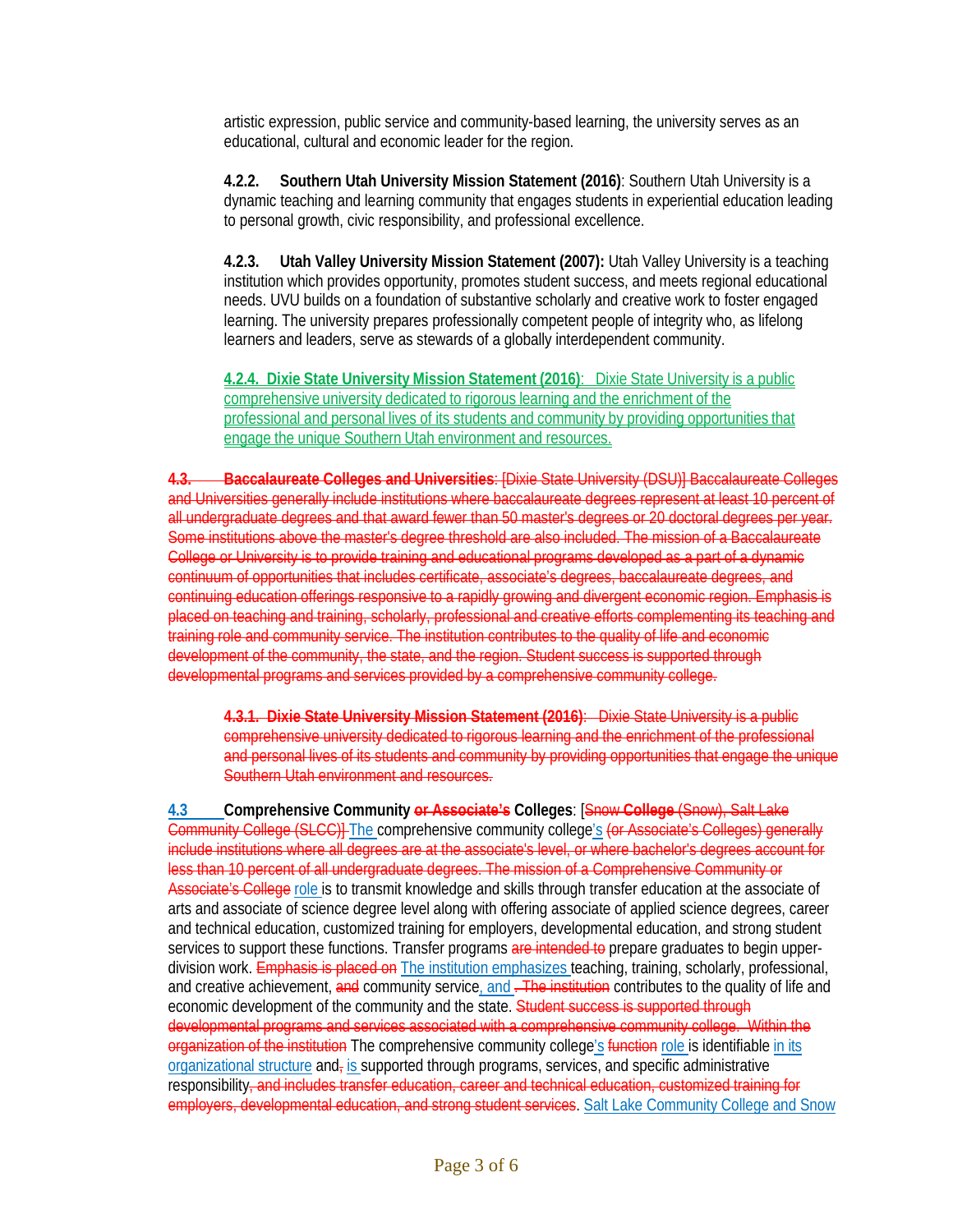College are comprehensive community colleges. WSU, UVU, and DSU also All institutions except the University of Utah provide a varying degrees of comprehensive community college functions role to the state of Utah along with Snow, and SLCC in their respective service areas.

**4.3.1. Snow College Mission Statement (2011)**: Snow College continues a tradition of excellence, encourages a culture of innovation, and cultivates an atmosphere of engagement to advance students in the achievement of their educational goals.

**4.3.2. Salt Lake Community College Mission Statement (2016)**: Salt Lake Community College is your community college. We engage and support students in educational pathways leading to successful transfer and meaningful employment.

**R312-5. Accreditation**: Regional and Specialized accreditation is a goal for all programs for which this accreditation is available and appropriate for the institution's mission and role.

**R312-6. Land Grant Institution**: When a land grant institution is acting as a community college through its extension efforts, students are granted open admission to associate's degree programs with appropriate academic preparatory support. USU fulfills this role for the state of Utah in areas of need. The land grant designation makes USU responsible for statewide programs in agriculture, business, education, engineering, natural resources, sciences, family life, 4-H youth, and the traditional core of liberal learning: humanities, arts, and social sciences.

## **R312-6. Faculty**

### **6.1. Criteria for Selection, Retention, and Advancement**

**6.1.1. Doctorate-granting Research Universities**: Faculty are selected, retained, and promoted on the basis of evidence of effective teaching; research, scholarship, and creative achievements; and service and extension activities.

**6.1.2. Master's Colleges and Regional Universities**: Faculty are selected, retained, and promoted primarily on the basis of evidence of effective teaching. Additional criteria include scholarly, professional and creative achievements, and service that complements the teaching role.

**6.1.3. Baccalaureate Colleges and Universities**: Faculty are selected, retained, and promoted primarily on the basis and evidence of effective teaching and training. Secondary criteria include scholarly, professional, creative achievements, and service that complement the teaching role.

**6.1.3. Comprehensive Community or Associate's Colleges**: Faculty are selected, retained, and promoted primarily on the basis and evidence of effective teaching and training. Secondary criteria include scholarly, professional, creative achievements, and service that complement the teaching role.

### **6.2. Educational Preparation**

**6.2.1. Doctorate-granting Research Universities**: Regular full-time tenure-track faculty will have earned the appropriate terminal degree for their field and specialty.

**6.2.2. Master's Colleges and Regional Universities**: Regular full-time tenure-track faculty will have earned or be working toward the appropriate terminal degree for their field and specialty.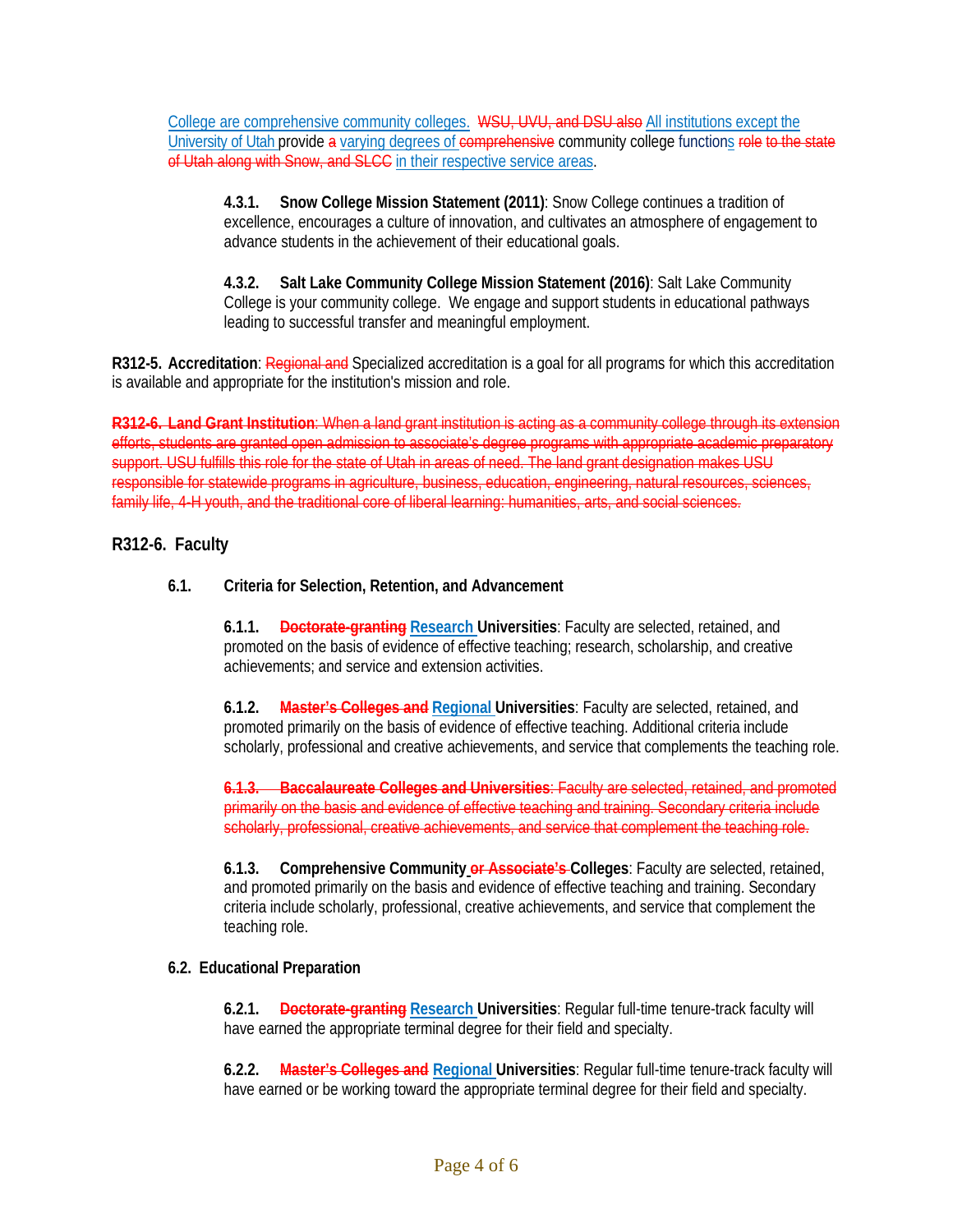Faculty in career and technical education or professional fields also will have practical, related work experience.

**6.1.4. Baccalaureate Colleges and Universities**: Regular full-time tenure-track faculty will have practical, related work experience and recognized professional credentials for their discipline and teaching level. To teach courses in general education or other special transfer programs, the master's degree is a standard requirement. Faculty teaching upper-division courses will have earned or be working toward the appropriate terminal degree for their field and specialty.

**6.2.3. Comprehensive Community or Associate's Colleges**: Regular full-time tenure-track faculty will have practical, related work experience and recognized professional credentials for their discipline and teaching level. To teach courses in general education or other special transfer programs, the master's degree is a standard requirement.

## **6.3. Teaching Loads and Research Activities**

**6.3.1. Doctorate-granting Research Universities**: Average teaching loads are expected to be lower than that of faculty in Master's regional universities reflecting necessary faculty involvement with research, scholarship, and creative achievements. Institutional teaching loads will average at least 18 credit hour equivalents each academic year.

**6.3.2. Master's Colleges and Regional Universities**: Average teaching loads are higher than those of faculty in **Doctorate-granting** research universities and somewhat lower than those of faculty in Baccalaureate Colleges. These teaching loads reflect Master's regional universities having fewer graduate programs and less emphasis on research and scholarship than Doctorategranting research institutions. Institutional teaching loads will average at least 24 credit hour equivalents each academic year.

**6.1.5. Baccalaureate Colleges and Universities**: Average teaching loads are higher than those of faculty in Master's Universities. Institutional teaching loads will average at least 27 credit hour equivalents each academic year.

**6.3.3. Comprehensive Community or Associate's Colleges**: Average teaching loads are somewhat higher than those of faculty in Baccalaureate Colleges regional universities because faculty are not involved in upper-division and graduate-level instruction. Institutional teaching loads will average at least 30 credit hour equivalents each academic year.

## **R312-7. Student Admission**

**7.1. Doctorate-granting Research Universities**: Students are admitted on the basis of their projected ability to succeed at the institution. Projected ability to succeed is based primarily on past performance, such as grade point average and standardized test scores. Satisfactory completion of prerequisite courses and work experience may also be factors, among others. these institutions are selective in admissions Research universities are selective in admissions.

**7.2. Master's Colleges and Regional Universities**: Students are granted admission primarily on the basis of their projected ability to succeed at the institution. Projected ability to succeed is based in part on past performance such as grade point average and standardized test scores. Satisfactory completion of developmental courses, prerequisite courses, and work experience may also be factors, among others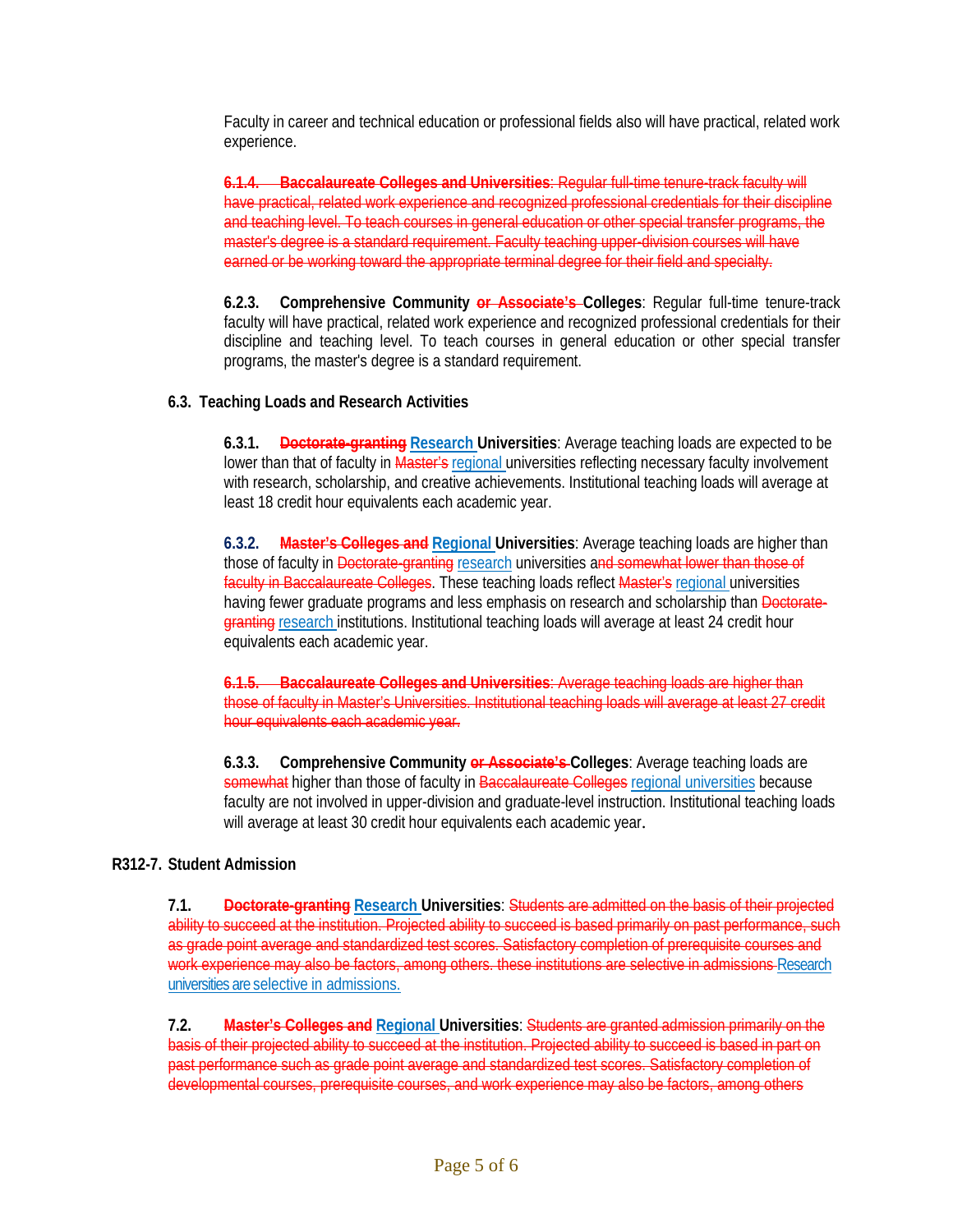Regional universities admit students based on factors such as the students' projected ability to succeed at the institution, institutional capacity or other institutional needs.

**7.3. Baccalaureate Colleges and Universities**: All incoming students are tested for course placement and advising purposes. Satisfactory completion of developmental and/or prerequisite courses and work experience also may be factors. Lower-division courses are primarily open-admission. Students must meet admissions' criteria for upper-division courses and programs.

**7.3. Comprehensive Community or Associate's Colleges**: Comprehensive community colleges are open-admission institutions. Incoming students may be tested or assessed for course placement and the ability to benefit from specific courses for financial aid purposes. Satisfactory completion of other developmental or prerequisite courses and work experience may also be factors.

## **R312-8. Support Services**

**8.1. Doctorate-granting Research Universities**: These institutions provide library services, support services, equipment, and other resources to support undergraduate and graduate programs, and student and faculty research.

**8.2. Master's Colleges and Regional Universities**: These institutions provide library services, support services, equipment, and other resources to support undergraduate programs, a limited number of master's programs, and the intellectual needs of students and faculty.

**8.3. Baccalaureate and Comprehensive Community or Associate's Colleges**: These institutions provides library services, student support services, equipment, and other resources to support lower-division programs in career and technical education, general education, baccalaureate programs, and the intellectual developmental education, transfer programs, and the needs of students, and faculty, and the community.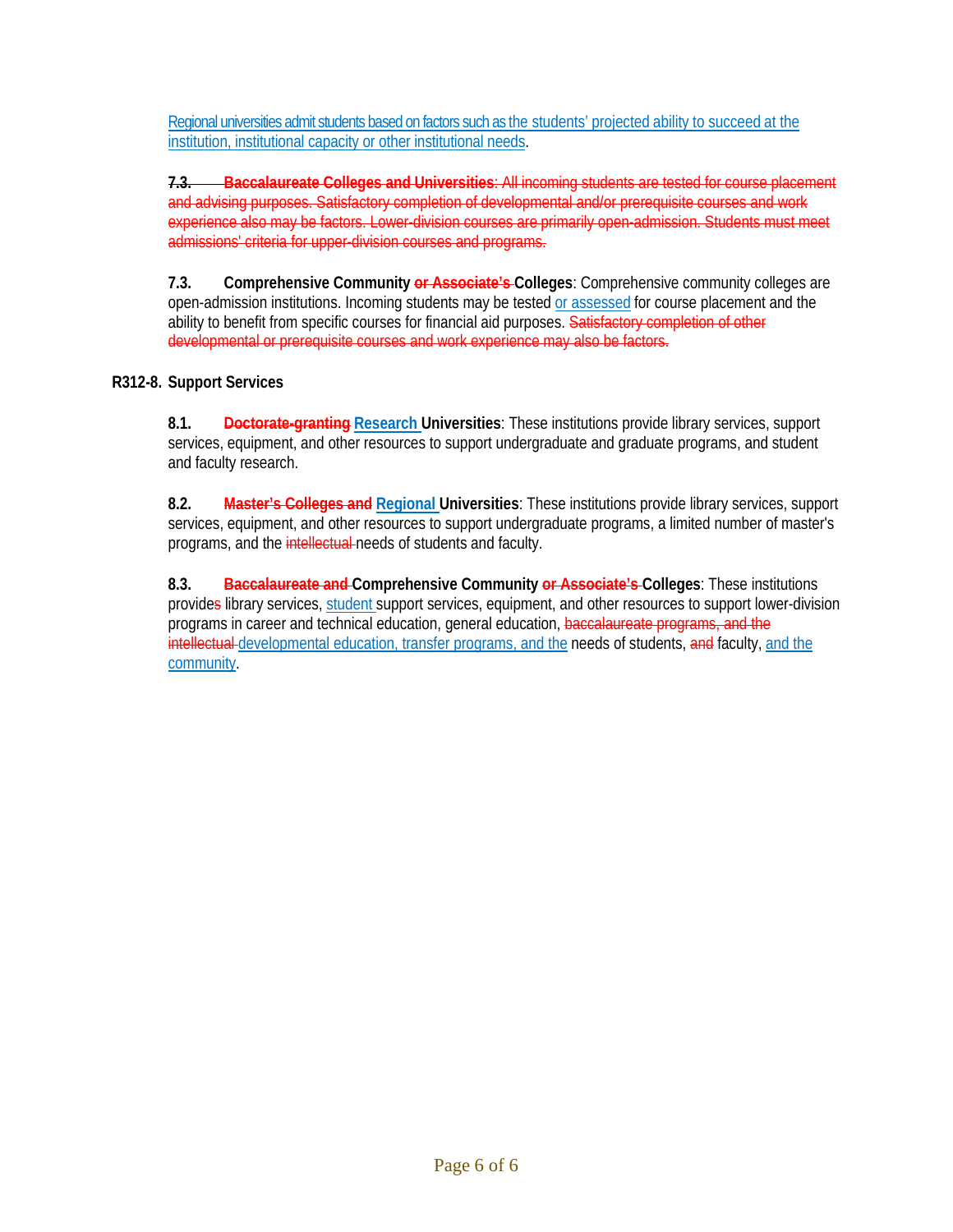

**R312-1. Purpose**: To establish the distinct missions and roles of the institutions in the Utah System of Higher Education (USHE) that meet Utah's educational needs and foster economic growth and innovation.

### **R312-2. References**

- **2.1.** Utah Cod[e §53B-6-101,](http://www.le.state.ut.us/%7Ecode/TITLE53B/htm/53B06002.htm) Master Plan for Higher Education
- **2.2.** Utah Code Section 53B-16-101, Establishment of Institutional Roles and General Courses of Study
- **2.3.** Regents Policy R301, Master Plan Executive Summary
- **2.4.** Regents Policy R310, System-wide Vision and Mission Statement

**2.5.** Regents Policy R315, Service Area Designation and Coordination Off-Campus Courses and Programs

**2.6.** Regents Policy R485, Faculty Workload Guidelines

### **R312-3. Definitions**

 $\overline{a}$ 

**3.1. "Roles"**: the general category within which an institution fits as described in Utah Code §53B-16- 101, Establishment of Institutional Roles and General Courses of Study.

**3.2. "Mission Statements"**: written statements of the general purposes and functions of various institutions approved by the Regents.

**3.3. "Teaching Load"**: the institutional average teaching workload for full-time faculty at the various institutions.

### **R312-4. Institutional Roles and Missions**

**4.1. Research Universities**: A research university's role is to provide undergraduate, graduate and research programs and to discover, create, and transmit knowledge through academic programs at the undergraduate, graduate, and professional levels with emphasis on teaching, research, and service. Transfer programs allow students to seamlessly seek degrees at other institutions within the system. The institution contributes to the quality of life and economic development at the local, state, and national levels. Many research efforts generate grants and contracts that also impact economic development, which underwrites the cost of their products. The University of Utah and Utah State University are research universities.

**4.1.1. University of Utah Mission Statement (2016)**: The University of Utah fosters student success by preparing students from diverse backgrounds for lives of impact as leaders and

<span id="page-8-0"></span><sup>1</sup> Approved on May 30, 2003; amended May 29, 2009. Revisions approved by the Board of Regents on May 29, 2009, May 20, 2011, September 16, 2011; May 17, 2013; January 22, 2016; April 1, 2016; and July 15, 2016.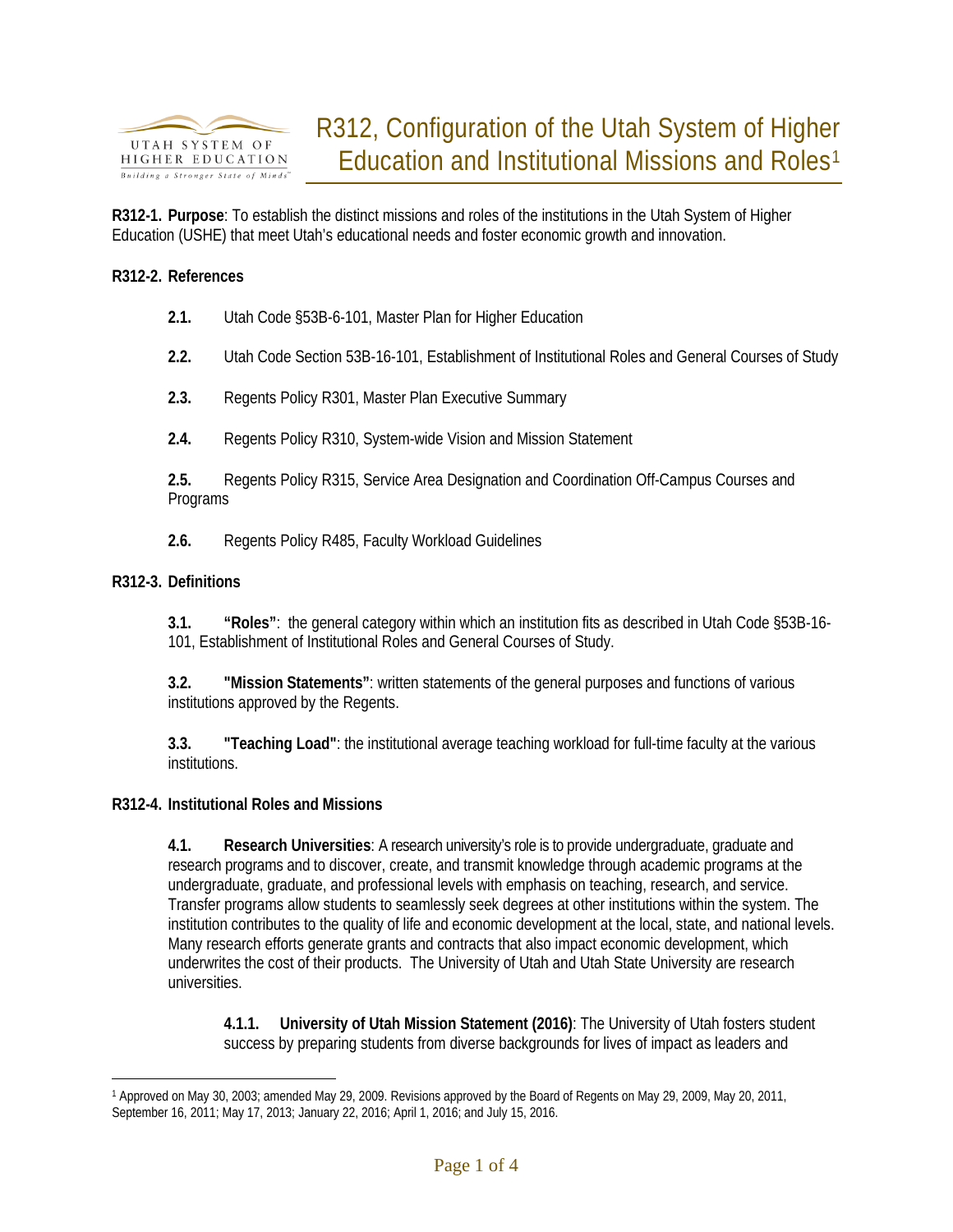citizens. We generate and share new knowledge, discoveries, and innovations, and we engage local and global communities to promote education, health, and quality of life. These contributions, in addition to responsible stewardship of our intellectual, physical, and financial resources, ensure the long-term success and viability of the institution.

**4.1.2. Utah State University Mission Statement (2003)**: The mission of Utah State University is to be one of the nation's premier student-centered land grant and space grant universities by fostering the principle that academics come first; by cultivating diversity of thought and culture; and by serving the public through learning, discovery, and engagement.

**4.2. Regional Universities**: The regional university's role provide career and technical education, undergraduate associate and baccalaureate programs and select master's degree programs to fill regional demands. After a new master's degree program's fifth year, it must award a minimum average of five degrees per year over the previous three years. Regional universities emphasize teaching, scholarly, and creative achievements that complement teaching and community service. Transfer programs allow students to seamlessly seek degrees at other institutions within the system. The institution contributes to the quality of life and economic development at the local and state levels. Student success is supported through developmental programs and services associated with a comprehensive community college. Weber State University, Southern Utah University, Utah Valley University, and Dixie State University are regional universities.

**4.2.1. Weber State University Mission Statement (2007)**: Weber State University provides associate, baccalaureate and master degree programs in liberal arts, sciences, technical and professional fields. Encouraging freedom of expression and valuing diversity, the university provides excellent educational experiences for students through extensive personal contact among faculty, staff and students in and out of the classroom. Through academic programs, research, artistic expression, public service and community-based learning, the university serves as an educational, cultural and economic leader for the region.

**4.2.2. Southern Utah University Mission Statement (2016)**: Southern Utah University is a dynamic teaching and learning community that engages students in experiential education leading to personal growth, civic responsibility, and professional excellence.

**4.2.3. Utah Valley University Mission Statement (2007):** Utah Valley University is a teaching institution which provides opportunity, promotes student success, and meets regional educational needs. UVU builds on a foundation of substantive scholarly and creative work to foster engaged learning. The university prepares professionally competent people of integrity who, as lifelong learners and leaders, serve as stewards of a globally interdependent community.

**4.2.4. Dixie State University Mission Statement (2016)**: Dixie State University is a public comprehensive university dedicated to rigorous learning and the enrichment of the professional and personal lives of its students and community by providing opportunities that engage the unique Southern Utah environment and resources.

**4.3 Comprehensive Community Colleges**: The comprehensive community college's role is to transmit knowledge and skills through transfer education at the associate of arts and associate of science degree level along with offering associate of applied science degrees, career and technical education, customized training for employers, developmental education, and strong student services to support these functions. Transfer programs prepare graduates to begin upper-division work. The institution emphasizes teaching, training, scholarly, professional, and creative achievement, community service, and contributes to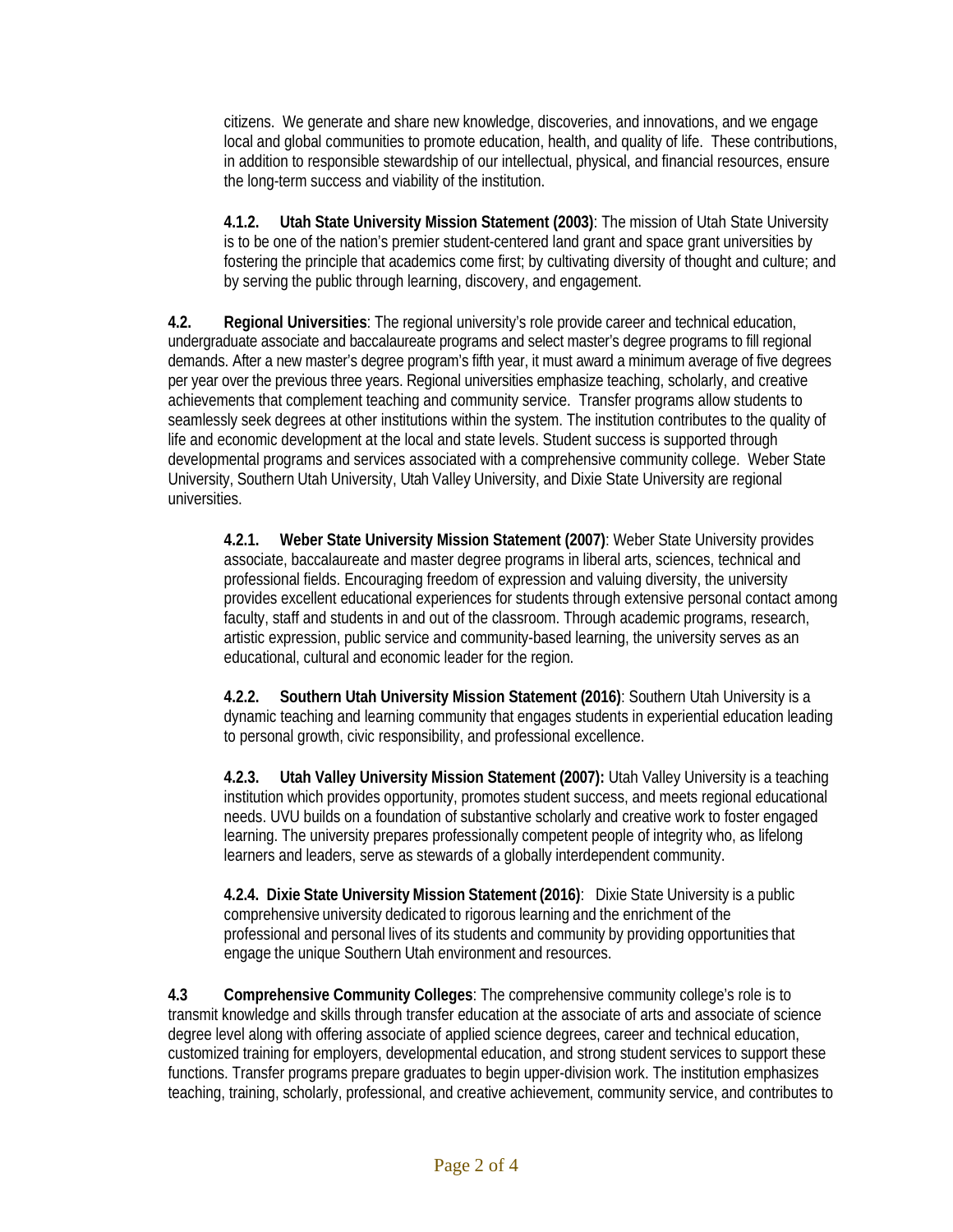the quality of life and economic development of the community and the state. The comprehensive community college's role is identifiable in its organizational structure and is supported through programs, services, and specific administrative responsibility. Salt Lake Community College and Snow College are comprehensive community colleges. All institutions except the University of Utah provide varying degrees of community college functions in their respective service areas.

**4.3.1. Snow College Mission Statement (2011)**: Snow College continues a tradition of excellence, encourages a culture of innovation, and cultivates an atmosphere of engagement to advance students in the achievement of their educational goals.

**4.3.2. Salt Lake Community College Mission Statement (2016)**: Salt Lake Community College is your community college. We engage and support students in educational pathways leading to successful transfer and meaningful employment.

**R312-5. Accreditation**: Specialized accreditation is a goal for all programs for which this accreditation is available and appropriate for the institution's mission and role.

## **R312-6. Faculty**

## **6.1. Criteria for Selection, Retention, and Advancement**

**6.1.1. Research Universities**: Faculty are selected, retained, and promoted on the basis of evidence of effective teaching; research, scholarship, and creative achievements; and service and extension activities.

**6.1.2. Regional Universities**: Faculty are selected, retained, and promoted primarily on the basis of evidence of effective teaching. Additional criteria include scholarly, professional and creative achievements, and service that complements the teaching role.

**6.1.3. Comprehensive Community Colleges**: Faculty are selected, retained, and promoted primarily on the basis and evidence of effective teaching and training. Secondary criteria include scholarly, professional, creative achievements, and service that complement the teaching role.

### **6.2. Educational Preparation**

**6.2.1. Research Universities**: Regular full-time tenure-track faculty will have earned the appropriate terminal degree for their field and specialty.

**6.2.2. Regional Universities**: Regular full-time tenure-track faculty will have earned or be working toward the appropriate terminal degree for their field and specialty. Faculty in career and technical education or professional fields also will have practical, related work experience.

**6.2.3. Comprehensive Community Colleges**: Regular full-time tenure-track faculty will have practical, related work experience and recognized professional credentials for their discipline and teaching level. To teach courses in general education or other special transfer programs, the master's degree is a standard requirement.

### **6.3. Teaching Loads and Research Activities**